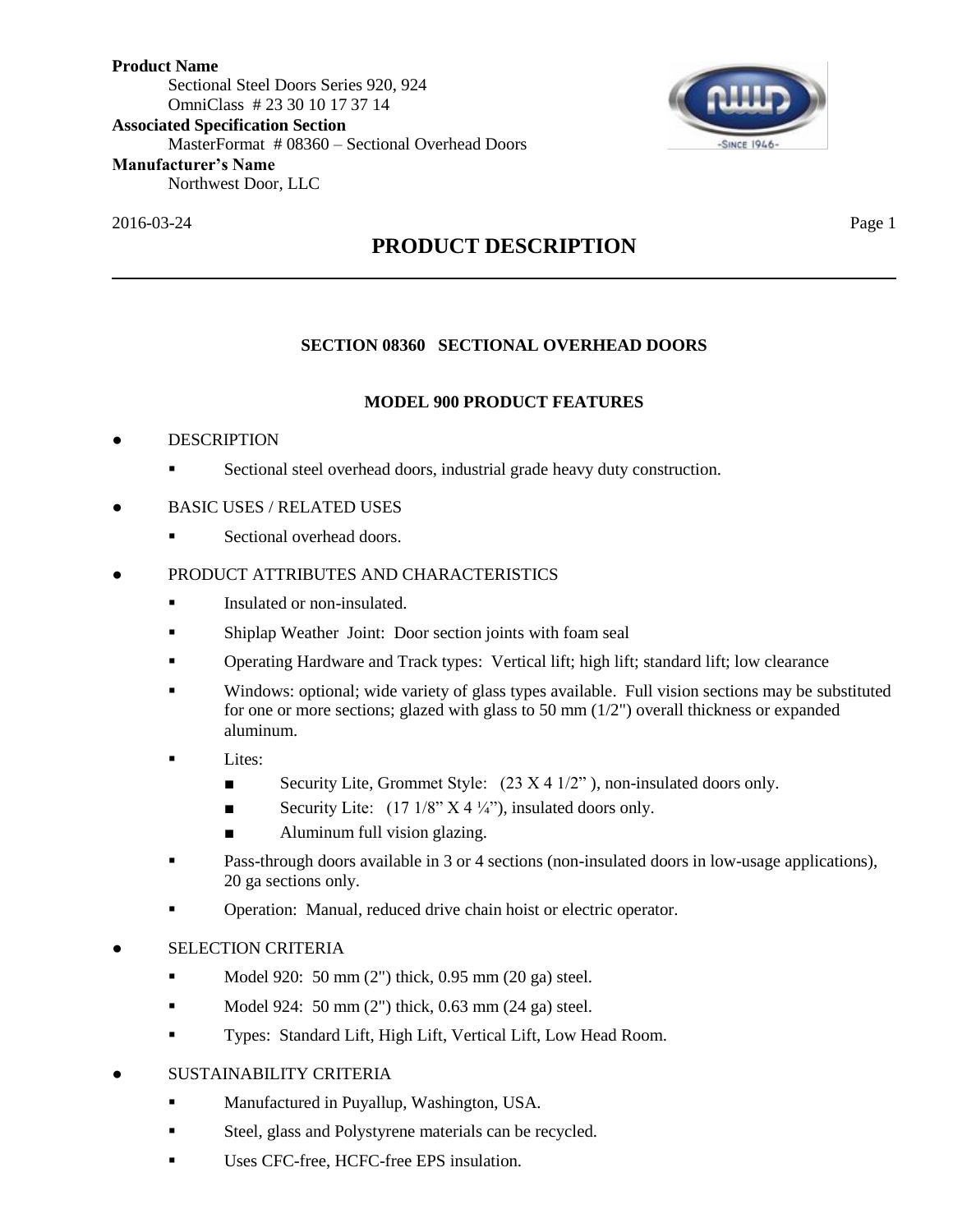**Product Name** Sectional Steel Doors Series 920, 924 OmniClass # 23 30 10 17 37 14 **Associated Specification Section** MasterFormat # 08360 – Sectional Overhead Doors



**Manufacturer's Name**

Northwest Door, LLC

2016-03-24 Page 2

# **PRODUCT DESCRIPTION**

- APPLICABLE STANDARDS, RELATED REFERENCES
	- **ANSI/DASMA 102-2011 Specifications for Sectional Doors.**
	- ASTM A229/A229M -12 Standard Specifications for Steel Wire, quenched and Tempered for Mechanical Springs.
	- ASTM A653/A653M 11 Standard Specification for Steel Sheet, Zink Coated (Galvanized) or Zinc-Iron Alloy-Coated (Galvannealed) by the Hot-Dip Process.

# PERFORMANCE CRITERIA

- Maximum deflection of door in open (horizontal) position:  $1/120<sup>th</sup>$  of the door width.
- Wind Loads: Comply with ANSI/DASMA 102-2011
- QUALITY STATEMENTS
	- Northwest Door, LLC
		- Has been in business since 1946.
			- Member of International Door Association (IDA).
		- Member of Door and Access Systems Manufacturers Association (DASMA).
	- Installer Qualifications: Minimum five years of documented experience and approved by Northwest Door, LLC
- PACKAGING, HANDLING AND STORAGE
	- Door sections should be carried and handled in the upright position, on edge. Carrying flat can result in damage.
	- Store in manufacturer's unopened packaging until time of installation. Protect from moisture.
	- Store in dry weather-tight location.
- **WARRANTY** 
	- One year from shipment date, against defects in material and/or workmanship.

# **PRODUCT PROPERTIES**

- **MATERIALS** 
	- Steel: Roll-formed, 50 mm (2") wide, Z120 (G40) hot-dipped galvanized to ASTM A653/A653M, painted.
		- $\blacksquare$  Model 920: 50 mm (2") thick, 0.95 mm (20 ga) thick.
		- $\blacksquare$  Model 924: 50 mm (2") thick, 0.63 mm (24 ga) thick.
	- Insulation: Doors are non-insulated. Insulation optional.
		- Polystyrene or polyurethane type.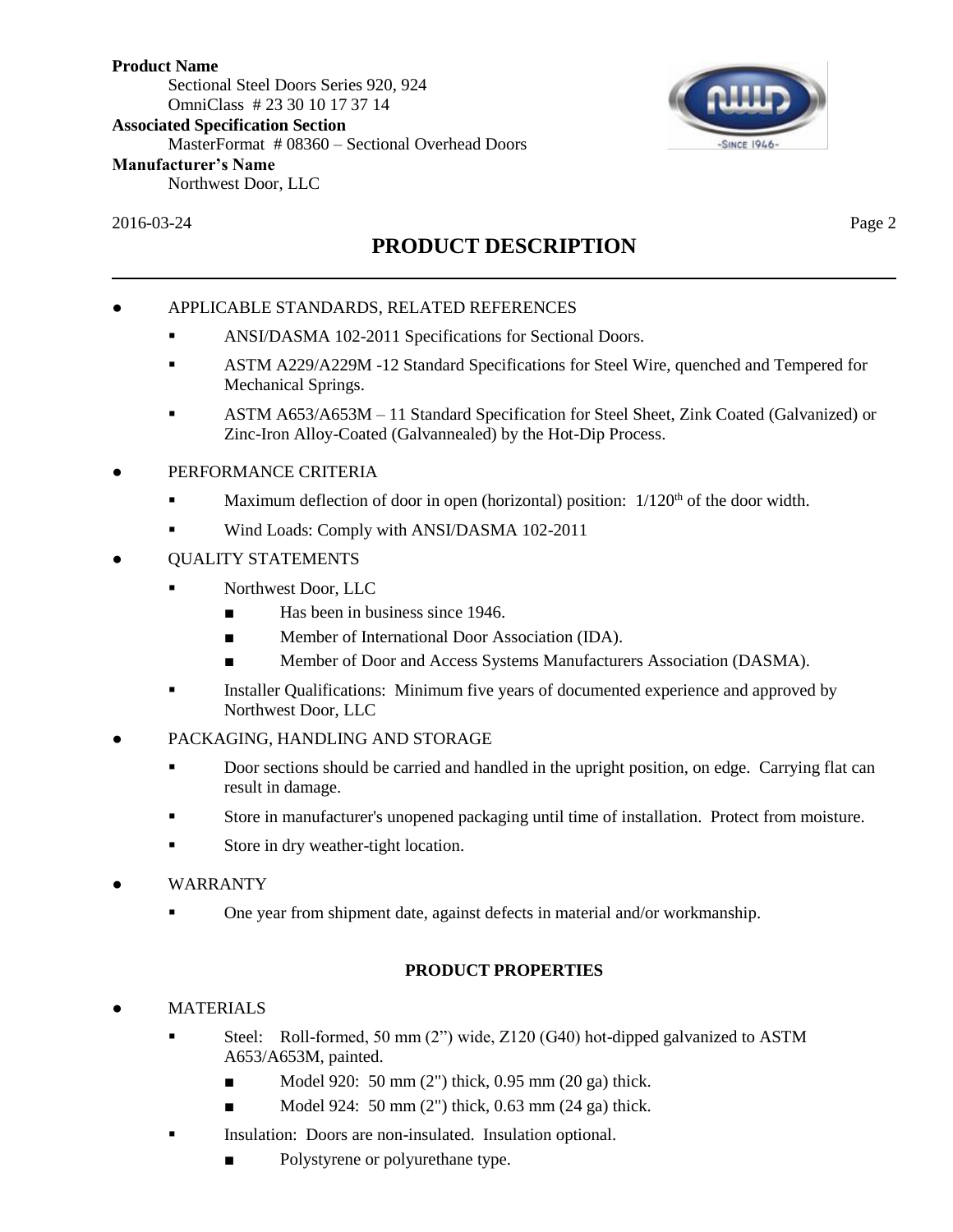

2016-03-24 Page 3

# **PRODUCT DESCRIPTION**

- □ Polystyrene, steel back cover: RSI-1.4 (R-8.1).
- □ Polyurethane, steel back cover: RSI-2.0 (R-11.5).
- □ Polystyrene, HIPS back cover: RSI-1.5 (R-8.5).
- □ Polyurethane, HIPS back cover: RSI-2.1 (R-11.9).
- Back covers over insulation:
	- □ Steel: 0.4 mm (28 ga), 0.56 mm (25 ga) or 0.95 mm (20 ga) thick.
	- □ High Impact Polystyrene sheeting (HIPS), white colour.

#### **DIMENSIONS**

■ Standard Widths:

| Widths   | 2490 mm                 | 2795 mm                 | 3098 mm                  | 3708 mm                      | 4318 mm     | 4928 mm    | 5537 mm    | 6146 mm    | 6756 mm     | 7366 mm     |
|----------|-------------------------|-------------------------|--------------------------|------------------------------|-------------|------------|------------|------------|-------------|-------------|
|          | $8^{\circ} - 2^{\circ}$ | $9^{\circ} - 2^{\circ}$ | $10^{\circ} - 2^{\circ}$ | $12^{\degree} - 2^{\degree}$ | $14' - 2''$ | $16' - 2"$ | $18' - 2"$ | $20' - 2"$ | $22' - 2''$ | $24' - 2''$ |
| $#$ Bays |                         |                         |                          |                              |             |            |            |            |             |             |

- Optional: Widths available to 7366 mm (24-2').
- Optional: Custom stile placement for custom bay widths.
- **Standard Heights**

| <b>Heights</b> | 2464 mm<br>$8^{\circ}$ -1" | $2769$ mm<br>$9' - 1''$ | $3073$ mm<br>$10^{\circ} - 1^{\circ}$ | 3683 mm<br>1222122<br>- 1<br>$\overline{1}$ | 4293 mm<br>$14' - 1''$ | 4902 mm<br>$16' - 1$ " |
|----------------|----------------------------|-------------------------|---------------------------------------|---------------------------------------------|------------------------|------------------------|
| # Sections     |                            |                         |                                       |                                             |                        |                        |

- Optional: Heights in 76 mm (3") increments
	- Section Heights
		- $\Box$  610 mm (24 inches).
		- □ 525 mm (21 inches).
- Glazing Standard Sizes:
	- Non Insulated Security Lite: 476 x 140 mm (23" x 4-1/2").
	- **■** Insulated Security lite:  $(17 \frac{1}{8} \times 4 \frac{1}{4})$
	- Aluminum full vision sections clear anodized
- Glazing Types:
	- Standard Glass: 3 mm (1/8") clear annealed, single pane.
	- Optional Glass Types:
		- $\Box$  4 mm (5/32") Rain
		- □ 4 mm (5/32") Solar Cool Bronze
		- $\Box$  6 mm (1/4") Barique Wire
		- $\Box$  6 mm (1/4") Clear
		- $\Box$  6 mm (1/4") Mirropane
		- $\Box$  6 mm (1/4") Misco Wire
		- $\Box$  6 mm (1/4") Plexiglass
		- $\Box$  6 mm (1/4") Polycarbonate
		- $\Box$  3 mm (1/8") Bronze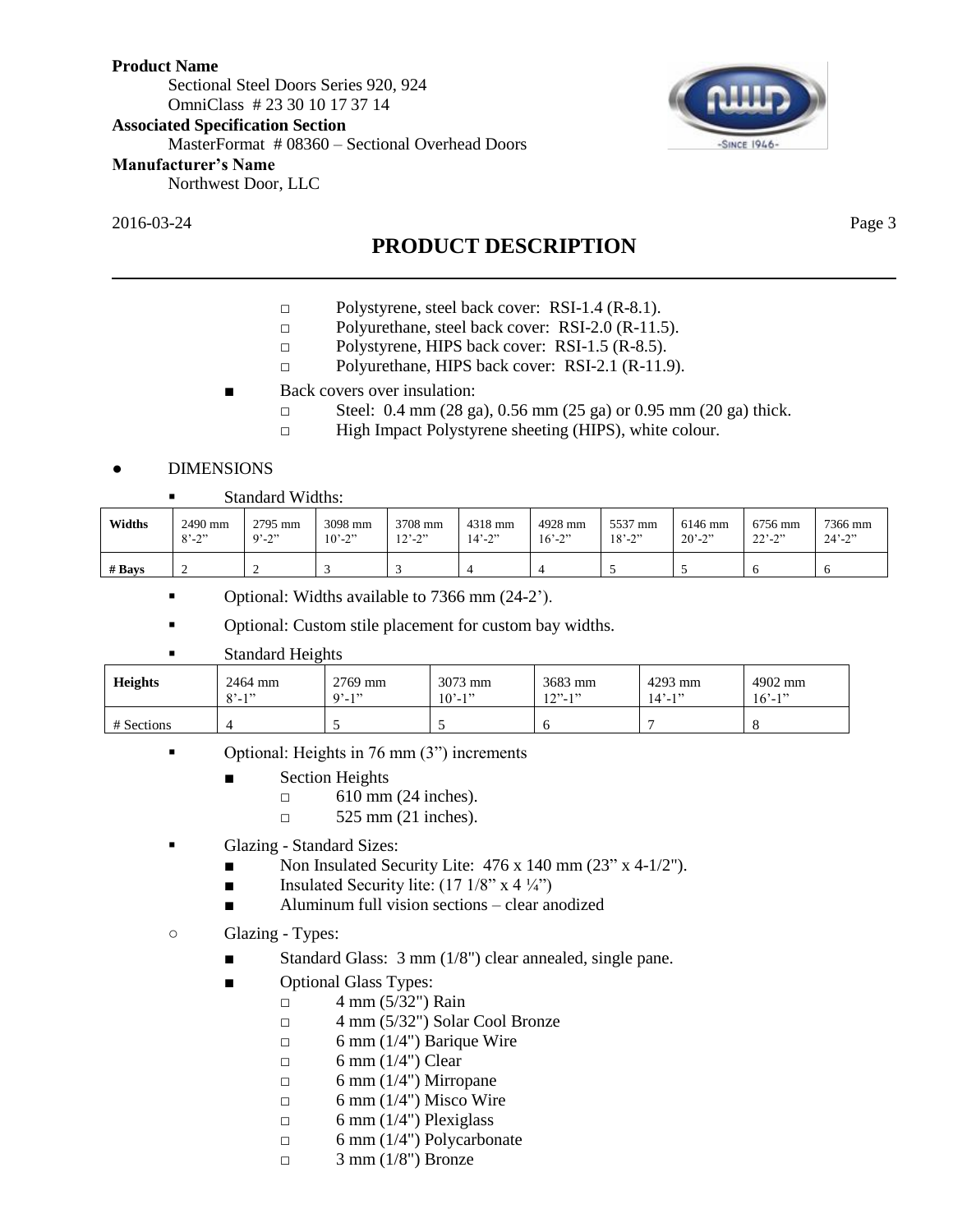

2016-03-24 Page 4

# **PRODUCT DESCRIPTION**

- $\Box$  3 mm (1/8") Clear
- $\Box$  3 mm (1/8") Gluechip
- $\Box$  3 mm (1/8") Gray
- $\Box$  3 mm (1/8") Greylite #31
- $\Box$  3 mm (1/8") Mistlite
- □ 3 mm (1/8") P516 Obscure
- $\Box$  3 mm (1/8") Acrylic
- $\Box$  3 mm (1/8") Polycarbonate
- $\Box$  3 mm (1/8") Satin Etch
- $\Box$  3 mm (1/8") Seedy
- $\Box$  13 mm (1/2") Insulated Clear
- □ 5.5 mm (7/32") White Diffused Laminated
- Other glass types available upon request.
- Online samples:<http://www.northwestdoor.com/commercial/steel-doors/900-series/>

### **ACCESSORIES**

- Operator:
	- Manual: Push up with pull rope, manual chain hoist, direct drive or reduced drive (not available on standard lift or low headroom hardware).
- Electric: Professional grade LiftMaster<sub>®</sub> openers; jack shaft, hoist or trolley type as required for hardware type. Operators shall meet UL325
- Optional: Special controls for available on request
- A) Entrapment Protection:
- $\blacksquare$  1) Pneumatic sensing edge
- 2) Electric sensing edge
- $\blacksquare$  3) Photo eyes
- B) Operator Controls:
- **1)** Push button control station w/ open, close, stop buttons
- 2) Key operated control station
- 3) Push-button control station with push buttons
- C) Special Operation:
- $\blacksquare$  1) Pull Switch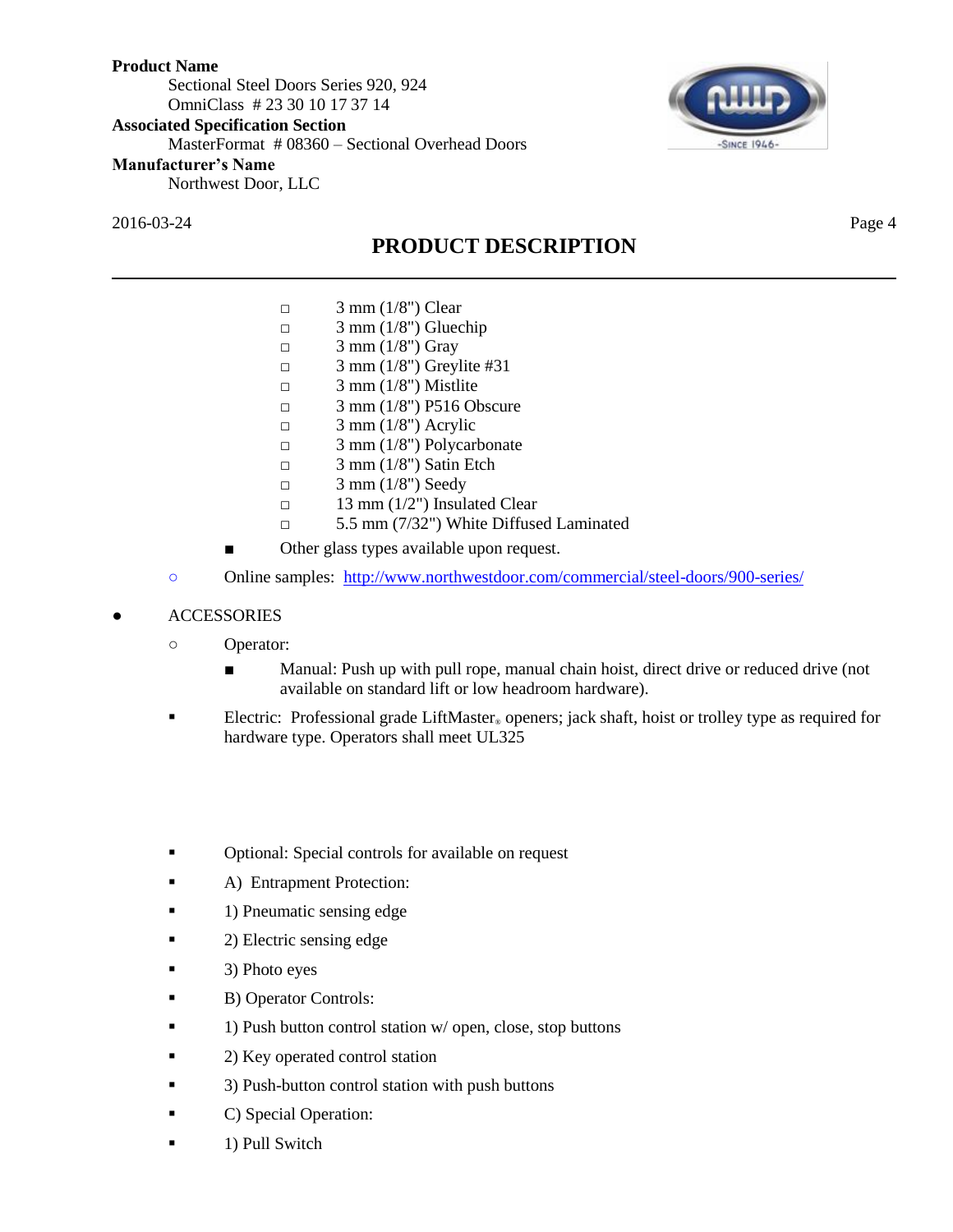

2016-03-24 Page 5

# **PRODUCT DESCRIPTION**

- 2) Card Reader Control
- 3) Timer to Close
- 4) Photo Cell operation
- ●
- Weather-stripping: Vinyl, u-shaped loop type; retains sealing properties in sub-freezing and high heat.
	- Jamb and head: Flexible cold weather vinyl; in continuous contact at perimeter of door exterior when door is in closed position.
	- Bottom weather-seal: Compressible vinyl; in continuous contact with floor when door is closed.
- Locks:
	- Standard: end stile mounted interior slide bolt.
	- Optional: rim cylinder and lock.
	- Master-keyed cylinders supplied by others.

## SHOP FABRICATION AND ASSEMBLY

- Door sections are fabricated with roll-formed steel, 50 mm (2") thick.
	- Horizontal meeting rails are fabricated with shiplap joint, acting as integral strut and weather joint.
	- Section faces are deep ribbed for added strength.
	- Bottom sections have a full-width aluminum reinforcing angle fitted with compressible loop-type weather seal for continuous contact at sill.
	- End stiles: U-shaped steel, painted and completely enclose the end of the door and provide a flat, smooth surface for exterior weather seal.
	- Intermediate stiles: U-shaped steel, painted and are permanently attached at each end and at mid-point.
	- Stiles and rails are joined to door skin with self-piercing steel rivets.
- Track:
	- Standard: Steel, 1.5 mm (16 ga) thick, 50 mm (2") wide, hemmed and bracket mounted.
	- **•** Optional: Steel, 2.8 mm (12 ga) thick, 75 mm (3") wide, or as required by weight, high cycle or door size.
	- Vertical track: Graduated providing an adjustable wedge type closing action seal with bracket or continuous angle mounting for wood jambs and continuous reverse angle mounting for steel or concrete jambs.
	- Horizontal track: Reinforced with angle of adequate length and gauge to prevent deflection. Additional field bracing added as required to prevent deflection, and establish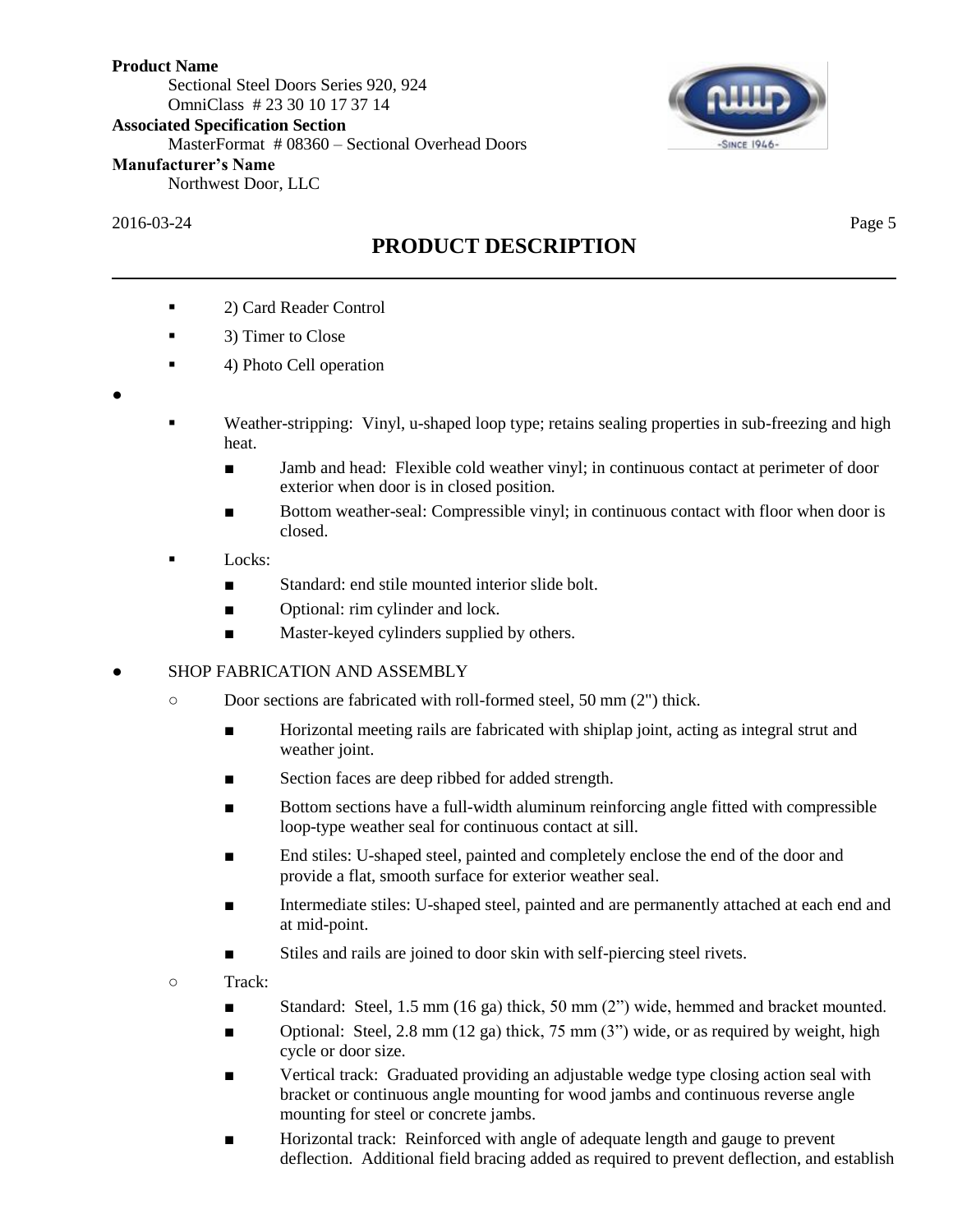

2016-03-24 Page 6

# **PRODUCT DESCRIPTION**

## rigid installation.

# ○ Hardware: Steel.

- Bottom corner bracket (galvanized) assembly and its method of attachment to the door, designed to support a dead load equal to the weight of the door and door hardware.
- Rollers: 6 mm  $(1/4$  inch) ball bearing type, with hardened inner races, 50 mm  $(2 \text{ inch})$  or 75 mm (3 inch) to match track.
- U-shaped, galvanized struts on doors over  $4928$  mm  $(16'-2")$  wide or as required by weight to keep door rigid.
- Hinges:
	- □ Standard: Heavy duty, 2.0 mm (14 GA) commercial grade (galvanized), graduated.
	- □ Optional: Double end hinges and long stem rollers included on doors starting at 4928mm (16'-2") wide (insulated doors), 4953 mm (16'-3") wide (non-insulated doors) or as required by weight.
- Counterbalance Spring Assembly:
	- Springs: designed and constructed to provide for a safe and durable conversion of spring torque to lifting power for balancing the weight of the sectional overhead door.
		- □ Torsion type, low stress, helical wound, oil-tempered to ASTM A229 / A229M.
		- $\Box$  Standard cycle life is 10,000 cycles. (Optional 25,000-50,000-100,000 cycle springs available on request and recommended for high use applications).
	- Torsion tube: 25 mm (1") diameter steel tube or solid shaft.
	- Spring fittings and cable drums: Die cast, high strength aluminum.
	- Cable: Preformed galvanized steel aircraft cable, minimum safety factor of 5:1.
- **FINISHES** 
	- Exterior Door Finish: Galvanized Steel, Pre-painted, bonderized phosphate treated, baked-on epoxy basecoat and polyester topcoat; color white, paintable.
	- **Hardware Components: Galvanized, cadmium plated or zinc coated. Powder coat finish is** optional.
	- Track: Standard galvanized. Powder coat finish is optional.

# **PRODUCT PLACEMENT**

- **PREPARATION** 
	- Ensure door opening is of correct size, square and plumb.
- INSTALLATION
	- Install overhead doors and track in accordance with approved shop drawings and manufacturer's